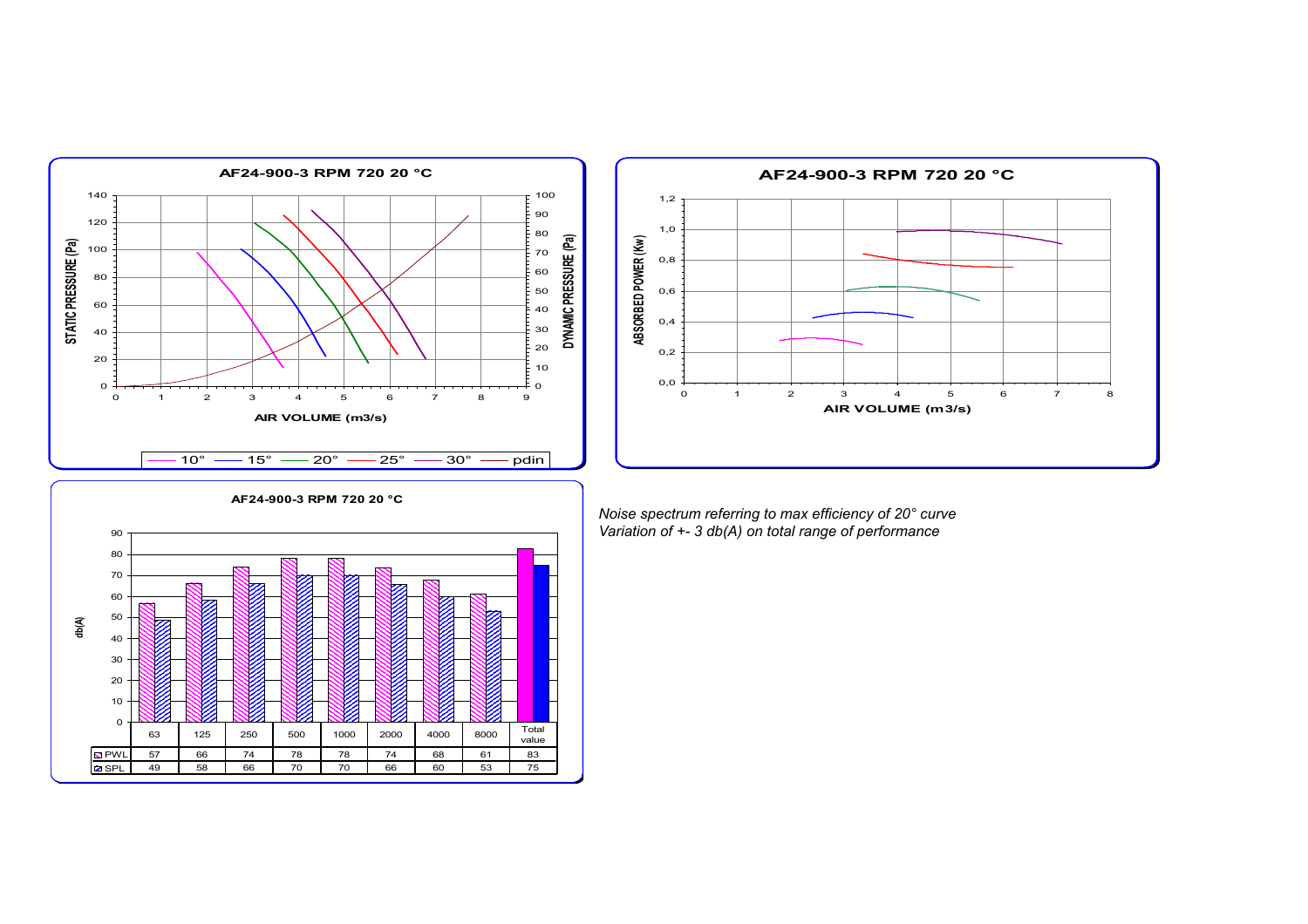



*Noise spectrum referring to max efficiency of 20° curve Variation of +- 3 db(A) on total range of performance*